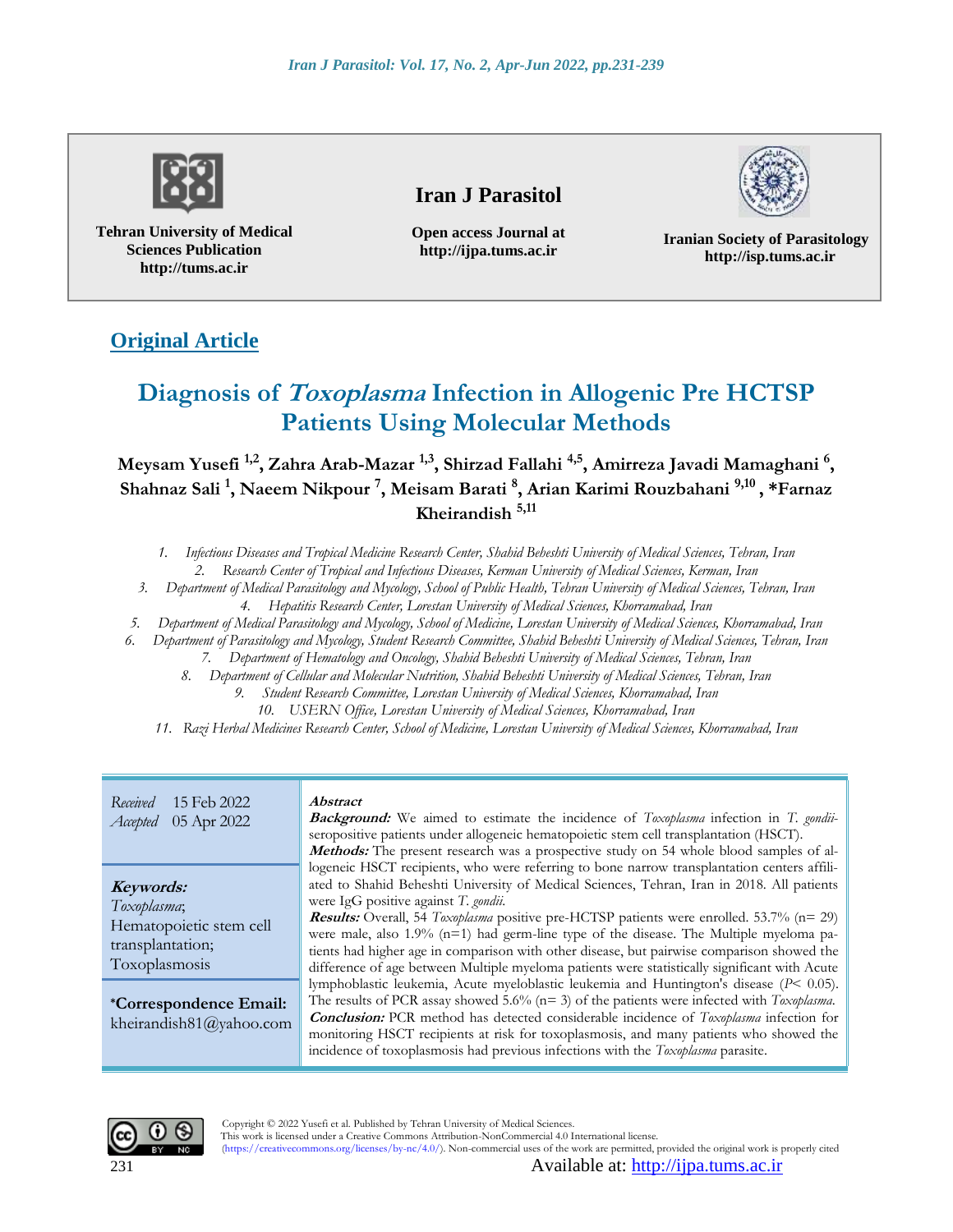# **Introduction**

oxoplasmosis is a zoonotic disease that mostly affects humans and warmblooded animals throughout the world. Overall, 500 million to 1 billion people are suffering from this chronic disease (1-4). Toxoplasmosis causes congenital, neurological, ocular, and mild or asymptomatic infections in humans (5, 6). *T*

In hosts with a healthy immune system, the acute form of the disease is spontaneity improved without treatment, but in people with immune deficiency such as those with AIDS or people taking immunosuppressive drugs, there is a very high likelihood of reactivation of brain cysts and risk of host's death (3, 7-9).

*Toxoplasma gondii* infection causes a high mortality rate in the congenital infected infants (2, 10, 11). Disseminated toxoplasmosis is also an unpleasant but well-known complication after bone marrow transplant (BMT), reported in 0.1%-6% of allogeneic transplant recipients (12). Despite severe complications in AIDS patients infected with *T. gondii*, toxoplasmosis was already considered as a rare infection in hematopoietic stem cell transplants (HSCTs) recipients (12, 13). However, invasive diseases could be more common than what has been previously believed. For instance, in the earlier studies, the reactivation of *T. gondii* and mortality in allogeneic transplant patients has been reported 4% and 60%-90%, respectively (14, 15).

A prospective study conducted the reactivation of *T. gondii* in allogeneic HSCT recipients that were in chronic phase of toxoplasmosis. Three out of 24 patients were found positive PCR results after receiving immunosuppressive drugs, which indicated the reactivation of *T. gondii* in them (15).

About two-thirds of toxoplasmosis cases have been reported in allogenic pre HCTSP recipients. These results approve the major role of activating latent toxoplasmosis infection in these patients (16).

Many studies have noted the role of trimethoprim/sulfamethoxazole (TMP/SMX) to prevent the reactivation of latent opportunistic infection (17-19). However, since there is a likelihood of toxoplasmosis flare-ups prior to drug administration in people with positive serology, the role of the drug in the prevention of this disease is not entirely clear (16, 20).

Transplantation is a widely used treatment for replacing non-functioning organs and tissues with healthy tissues. The major histocompatibility complex (MHC) molecules are responsible for majority of strong transplant rejection reactions. Providing antigens by antigen-presenting cells, often MHC1 and MHC2, would help TCD4<sup>+</sup> and TCD8<sup>+</sup> in transplant rejection, respectively (21). T lymphocytes reject the transplant in two stages.

First, transplant tissue-based APCs express donor MHC molecules with the help of stimuli such as B7 that are present on Antigen Presenting Cells (APCs) and paired with CD28 on T cell. Second, the receptor dendritic cells invade the transplant tissue and provide the donor antigen to the receptor T cell, and finally, T lymphocytes enter the transplant rejection stage (21, 22). To prevent the transplant rejection for the recipient during the transplantation, the immunosuppressive drugs are prescribed. In bone marrow transplantation, in fact three types of cell such as adult T lymphocytes, hematopoietic stem cells, and lymphoid stem cells are transferred from donor to the recipient, which are the causes of posttransplant biological and clinical events (21, 23).

Because of receiving immunosuppressive drugs prior to transplantation, the number of TCD4<sup>+</sup> cells are significantly reduced compared to the control group. TCD4<sup>+</sup>, which plays a key role in the fight against parasites entered the body, do not get back to normal, and during this period, the latent infection can be reactivated and cause complications (24).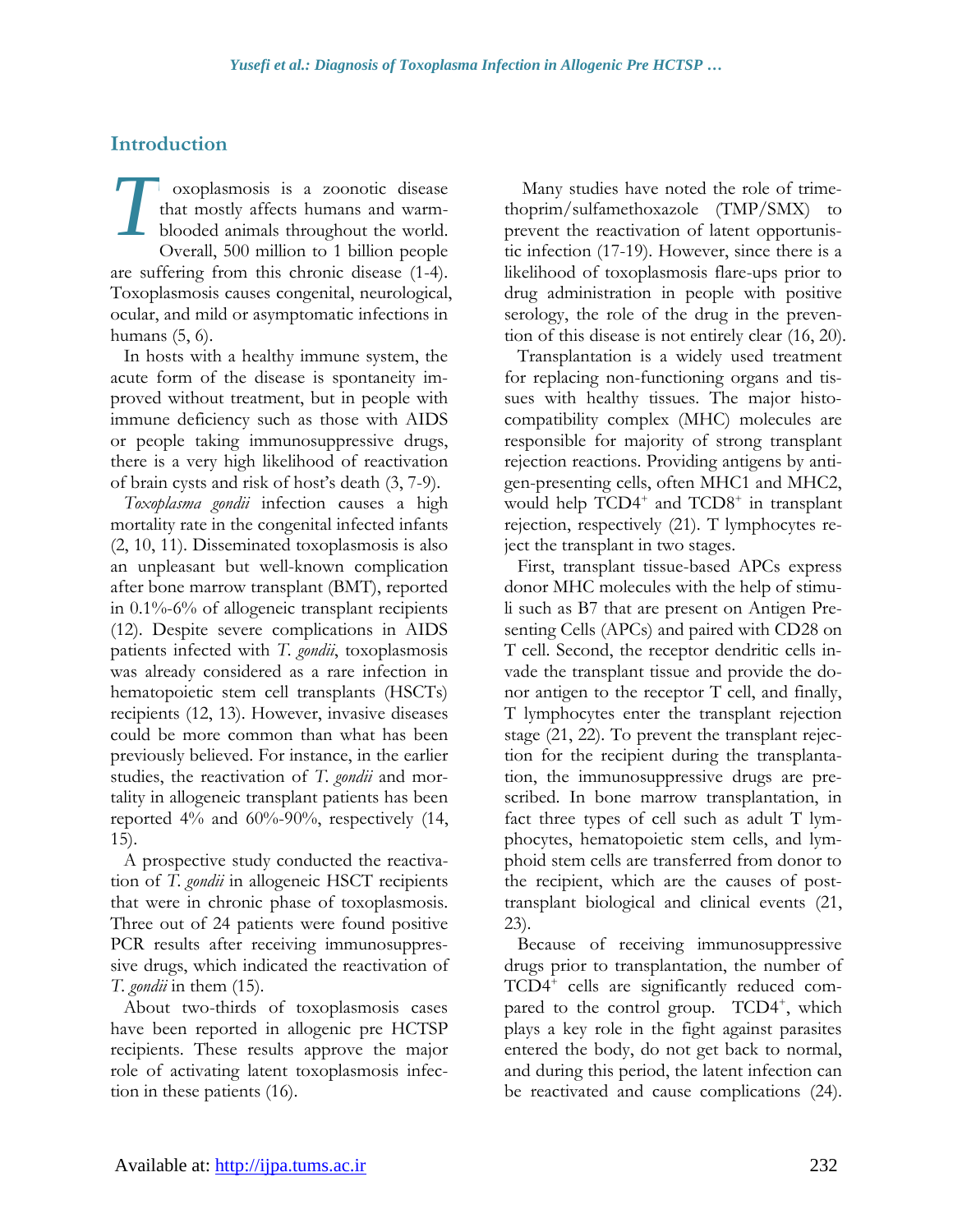Following immunosuppression, the level of interferon-gamma that is one of the major immune cytokines is reduced, and also the activity of macrophages and the number of TCD4<sup>+</sup> are decreased, and the opportunistic parasite *T*. *gondii* uses these conditions and become reactivated (25).

A study was carried out on 50 renal transplant recipients. Eight transplant recipients had latent *T*. *gondii*, and the parasite was activated caused by receiving immunosuppressive drugs and the symptoms of fever, lymphadenopathy and neurological syndrome were occurred (26).

The survey of lgM and its elevation represent a recent infection, but in those whose immune systems are defective due to the use of immunosuppressive drugs, the elevated IgM and even IgM might not be observed at all (27, 28). Therefore, the use of serological tests that evaluate antibodies is not sufficient alone (18, 29, 30).

In a study, the death caused by toxoplasmosis was reported in 62% of allogenic pre-HCTSP patients. In case the infection was diagnosed and cured in the early stages, this percentage can be declined (16). Since the reactivation of latent *T*. *gondii* in immunosuppressive drugs recipients can lead to unpleasant complications, therefore, the rapid and accurate diagnosis of toxoplasmosis greatly help the prevention and control of the disease, especially in those are at risk.

The use of the PCR method in the initial diagnosis of individuals infected with latent disease seems to be useful for preventive treatment (16, 31-34). In the present study diagnosis of *Toxoplasma* infection in allogenic pre HCTSP patients was done by PCR method.

### **Materials and Methods**

.

#### **Sample collection**

The present research was a prospective study on 54 whole blood samples of allogeneic HSCT recipients, who were referring to bone narrow transplantation centers affiliated to Shahid Beheshti University of Medical Sciences, Tehran, Iran in 2018. All patients undergoing study were IgG positive against *T. gondii*. To confirm the recurrence of the disease, a PCR test was performed on all patients using specific *Toxoplasma* primers.

#### **DNA extraction**

The blood samples of the subjects were taken at rate of 5 ml, and after separating buffy coat DNA extraction was conducted using the Blood Genomic DNA Extraction kit (yekta tajhiz azma Co. Iran) according to factory protocol. The concentration of extracted DNA was measured by spectrophotometer.

#### **PCR analyses for T. gondii**

Specific primer pairs for replicating B1 gene of *T. gondii* consisted of forward primer (Tox1, 5-GGAACTGCATCCGTTCATGAG-3) and reverse primer (Tox2, 5-TCTTTAAAGCGTTCGTGGTC-3)(35). Expected PCR product of *T. gondii* was 194bp PCR method was done with a 25-μl reaction mixture containing: 12.5 μl of Master Mix (ampliqon, Denmark), 10 pmol of each forward and reverse primers, 10 ngr of DNA template. The PCR conditions consisted of 5 min at 94 °C, followed by 30 cycles of 94 °C for 60 sec, 55 °C for 60 sec 72 °C for 90 sec and finally for 5 min at 72 °C. *T. gondii* RHstrain genomic DNA and D.W were used as positive and negative controls, respectively.

#### **Statistical analysis**

The data analysis was done by SPSS software version 22 (IBM Corp., Armonk, NY, USA). Qualitative and quantitative data were presented as frequency (percent) and mean± SD, respectively. Data analysis was performed test for qualitative variables by Chi-Square. For quantitative variables Independent Sample *t* test and Analysis of variances (ANOVA) tests were conducted. *P*-value less than 0.05 were considered as significant.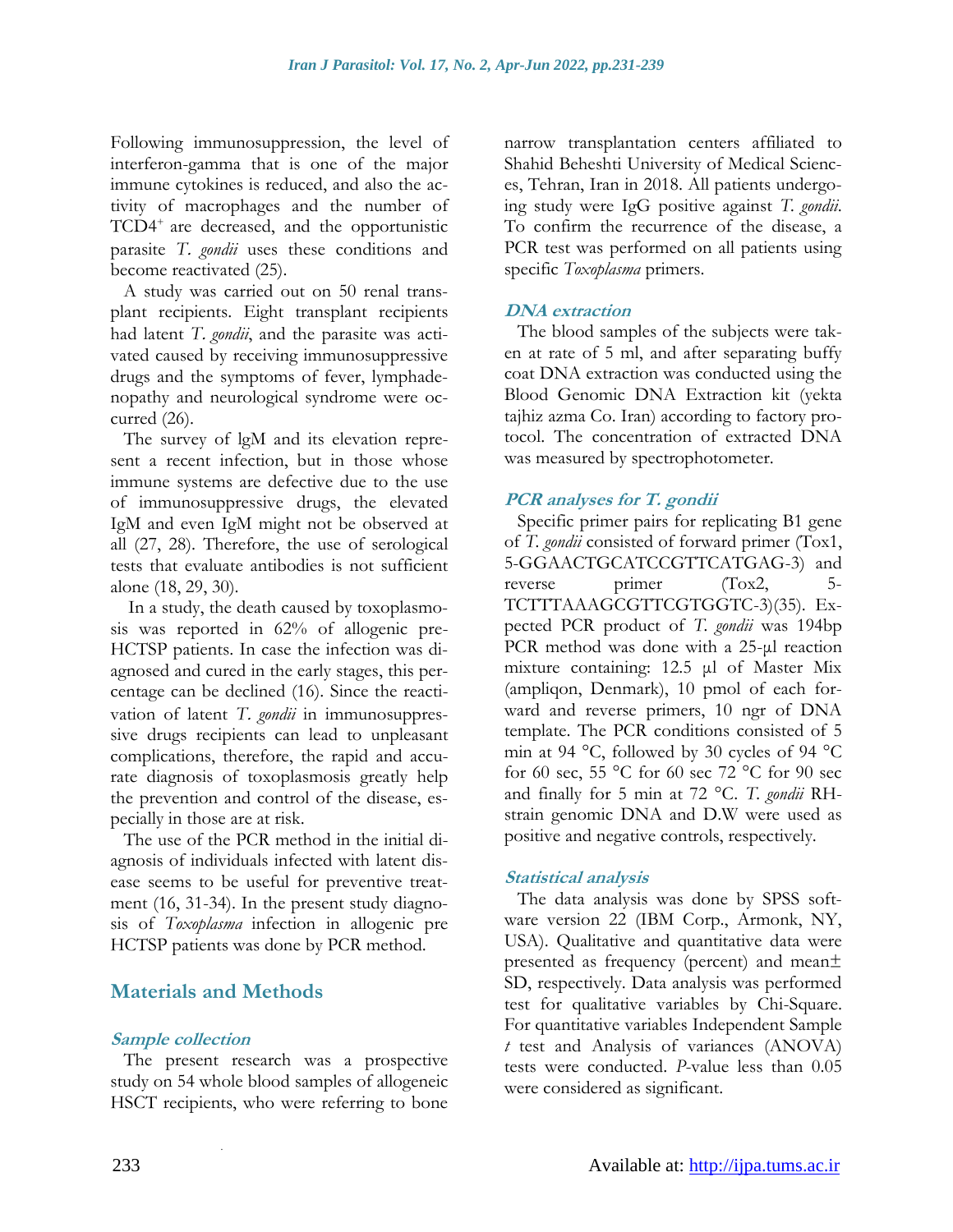#### **Ethics approval**

This study was approved by the Ethics Committee of Shahid Beheshti University of Medical Sciences (IR.SBMU.RETECH.REC.1396.1121).

#### **Results**

Overall, 54 serologically *Toxoplasma* positive pre-HCTSP patients were included. Moreover, 53.7% (n=29) were male, 1.9% (n=1) had germ-line type of the disease. The demographic characteristics of the study subjects are summarized in Table 1. The mean of age for the patients was  $41.54 \pm 13.24$  year.  $40.7\%$  and 25.9% of the study population had Multiple myeloma and Huntington's disease, respectively. No significant differences were found between male and female subjects in terms of age and disease type.

**Table 1:** The data are presented as frequency (percent) and mean ± SD for qualitative and Quantitative variables, respectively. **ALL**: Acute lymphoblastic leukemia; **AML**: Acute myeloblastic leukemia; **HD**: Huntington disease; **MM**: Multiple myeloma; **NDH:** Nasu-Hakola disease

| <i>Variables</i> |           | <i>Value</i>      |  |
|------------------|-----------|-------------------|--|
| Age              |           | $41.54 \pm 13.24$ |  |
| Sex              | Male      | 29(53.7)          |  |
|                  | Female    | 25(46.3)          |  |
| Diseases         | ALL.      | 6(11.1)           |  |
| Type             | AML       | 9(16.7)           |  |
|                  | Germ line | 1(1.9)            |  |
|                  | HD        | 14(25.9)          |  |
|                  | MМ        | 22(40.7)          |  |
|                  | NDH       |                   |  |

Although, the distribution of disease type was not significant across gender groups, but germ line and Nasu-Hakola types only were found in female and male subjects, respectively (Table 2). Fig. 1 shows the mean age of the disease included in the current study. The Multiple myeloma patients had higher age in comparison with other disease, but pairwise comparison showed the difference of age between Multiple myeloma patients were significant with Acute lymphoblastic leukemia, Acute myeloblastic leukemia and Huntington's disease (*P*<0.05). The PCR assay showed 5.6% (n=3) of the serologically *Toxoplasma* positive patients infected with *Toxoplasma* parasite (Fig.2).

**Table 2:** the distribution of disease type across gender groups. P-value was reported based on Chi-Square Test. Data are presented as frequency (Percent). **ALL**: Acute lymphoblastic leukemia; **AML**: Acute myeloblastic leukemia; **HD**: Huntington disease; **MM**: Multiple myeloma; **NDH:** Nasu-Hakola disease

| <i>Variables</i> |           | The groups |        | P-value |
|------------------|-----------|------------|--------|---------|
|                  |           | Male       | Female |         |
| Diseases         | ALL.      | 3(10.3)    | 3(12)  | 0.682   |
| Type             | AML       | 5(17.2)    | 4(16)  |         |
|                  | Germ line | 0(0)       | 1(4)   |         |
|                  | HD        | 8(27.6)    | 6(24)  |         |
|                  | MМ        | 11(37.9)   | 11(44) |         |
|                  | NDH       | 2(6.9)     | 0(0)   |         |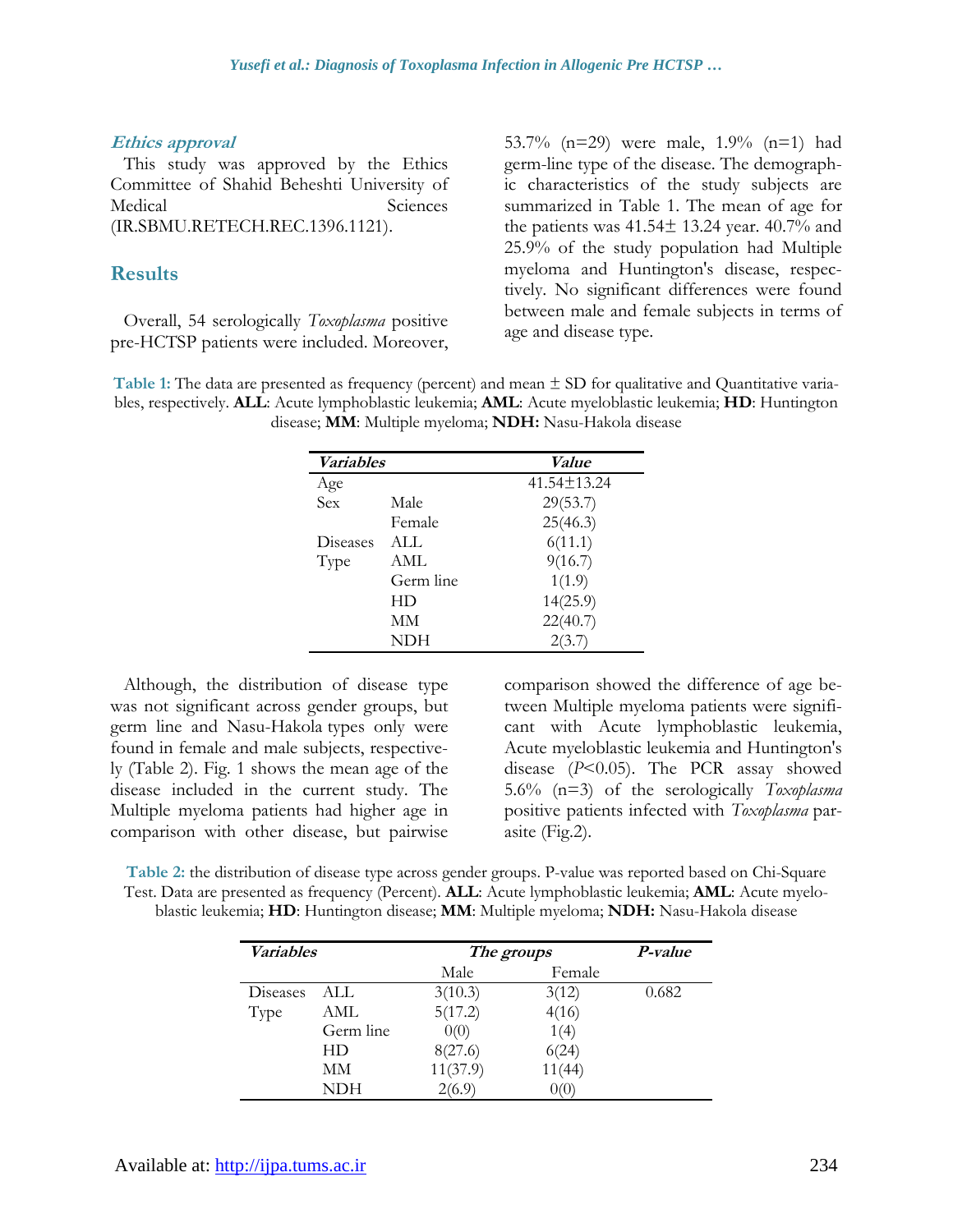

**Fig. 1:** the comparison of age variable between the disease types. Data are presented as Mean± SD. Data analysis was done by Independent Sample T test. ALL: Acute lymphoblastic leukemia; AML: acute myeloblastic leukemia; HD: Huntington's disease; MM: Multiple myeloma; NDH: Nasu-Hakola disease



**Fig. 2:** PCR assay by targeting B1 gene in order to amplify T. gondii. (194 bp). Lanes: 1 100 bp DNA ladder marker. Lane 2 Negative control. Lane 3 Positive control. Lanes 4,5 Negative examples and Lanes 6-8 Positive examples

.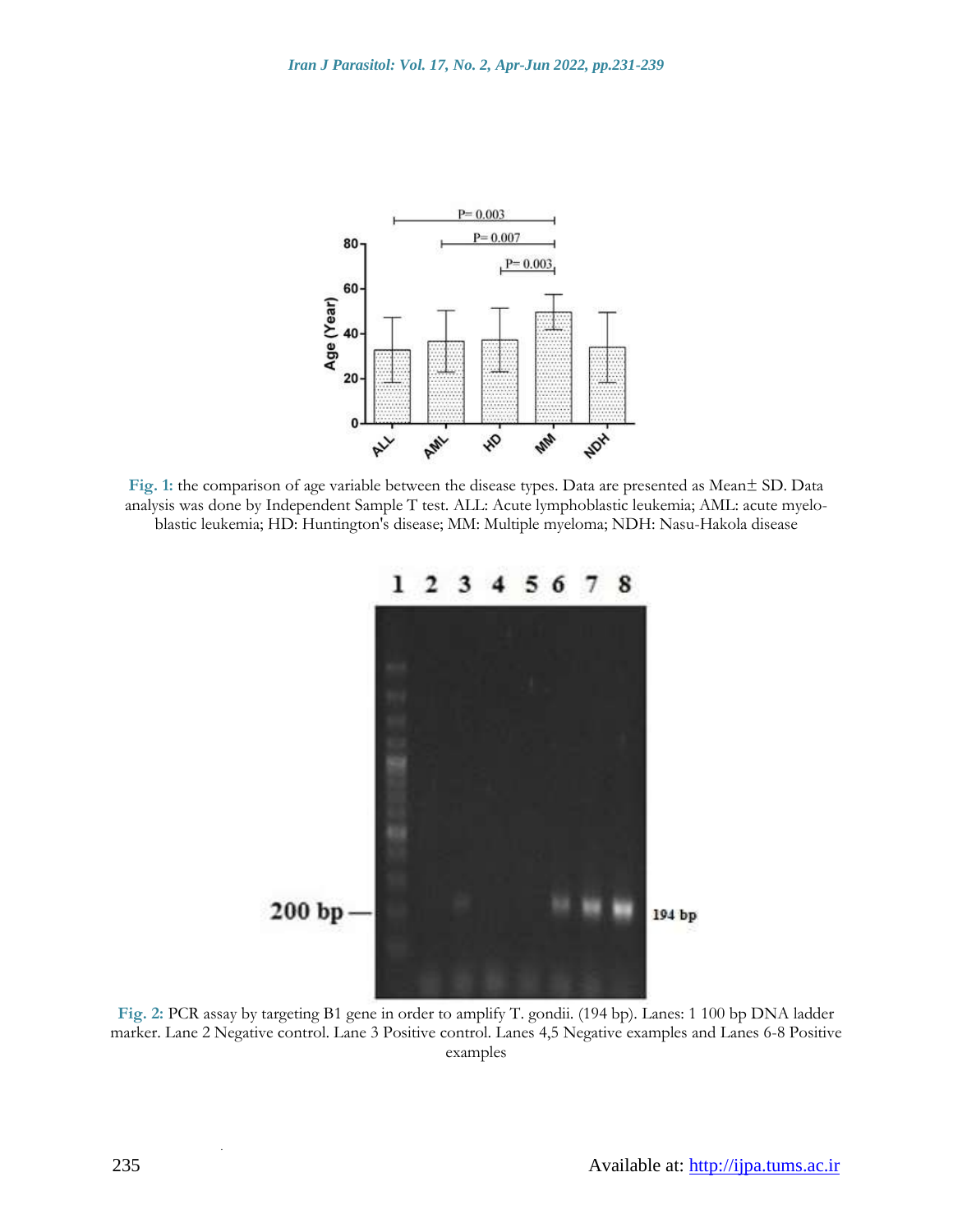# **Discussion**

The early diagnosis of the presence of opportunistic infections in HSCT recipients has been a priority for physicians (20). One of such infections is CMV infection, and a preventive treatment at early stages of infection considerably reduces the incidence and mortality rate (36).

Toxoplasmosis is also an opportunistic infection but there is a little information about this disease in these patients. In a study, *Toxoplasma* is reported in 57% of cardiac recipients, 20% of hepatic recipients, and less than 1% of renal transplant recipients (37). Toxoplasmosis has occurred in these patients as a result of activation of a secret infection or in those recently infected with the parasite (31, 38).

The parasite was reactivated in other nontransplanted diseases such as AIDS (39). In patients with immunosuppression, the reactivation of latent infection might not be associated with IgM response (37, 38, 40). In past, most cases were diagnosed only in dissection, because the histologic evidences of invasive toxoplasmosis to CNS or other organs were rarely obtained before death (20).

Diagnosis of *T. gondii* DNA in peripheral blood by PCR could be helpful in early diagnosis of cases of invasive disease (15, 41, 42). The PCR technique has been studied as a noninvasive diagnostic method of cerebral toxoplasmosis in patients with AIDS, and the sensitivity and its properties are reported to be 50%-65% and 95%-100% (39, 43-46). Overall, 41 cases of toxoplasmosis were diagnosed in 15 European transplant centers in patients underwent allogeneic hematopoietic stem cell transplants (HSCTs). In that research, toxoplasmosis in HSCT patients was a severe infection with a high mortality rate, which can prevent its consequences by PCR and earlier diagnosis (15).

*Toxoplasma* serology was investigated in 251 allogeneic HSCT recipients from 1998 to 2015. All recipients were examined in terms of serology prior to transplantation. The results showed 51 (20.3%) patients were *Toxoplasma* IgG positive. All patients received Trimethoprim/Sulfamethoxazole (TMP/SMX) twice a week. None of the patients had active toxoplasmosis after Allo-HSCt (47). The importance of activating latent infection in toxoplasmosis in these patients is approved, so that the *Toxoplasma*-related deaths in Allo pre HCTSP is reported to be 62%, and this percentage could be reduced if the infection is diagnosed and treated at early stages. In this paper, no clinical trials have been conducted to compare the effectiveness of relapse preventive drugs for *Toxoplasma* after HCT, but the role of TMP/SMX is noted.

The preventive treatment seems to be useful in early diagnosis using common PCR method (16). Toxoplasmosis generally occurs after HSCT, and PCR testing of peripheral blood samples could be a proper tool for performing preventive treatment from severe invasive disease in patients with toxoplasmosis. In this study, detection of *Toxoplasma* infection in HCT patients was performed by PCR.

The results showed indicating recurrence of the disease due to reactivation of *Toxoplasma* cysts due to decreased immune control. Therefore, it is suggested that toxoplasmosis infection be investigated in patients before transplantation.

### **Conclusion**

PCR method has detected considerable incidence of infection for monitoring HSCT recipients at risk for toxoplasmosis, and many patients who showed the incidence of toxoplasmosis had previous infections with the *Toxoplasma* parasite. Accurate and timely detection of toxoplasmosis in immunocompromised patients and timely treatment of the disease can reduce disease reactivation.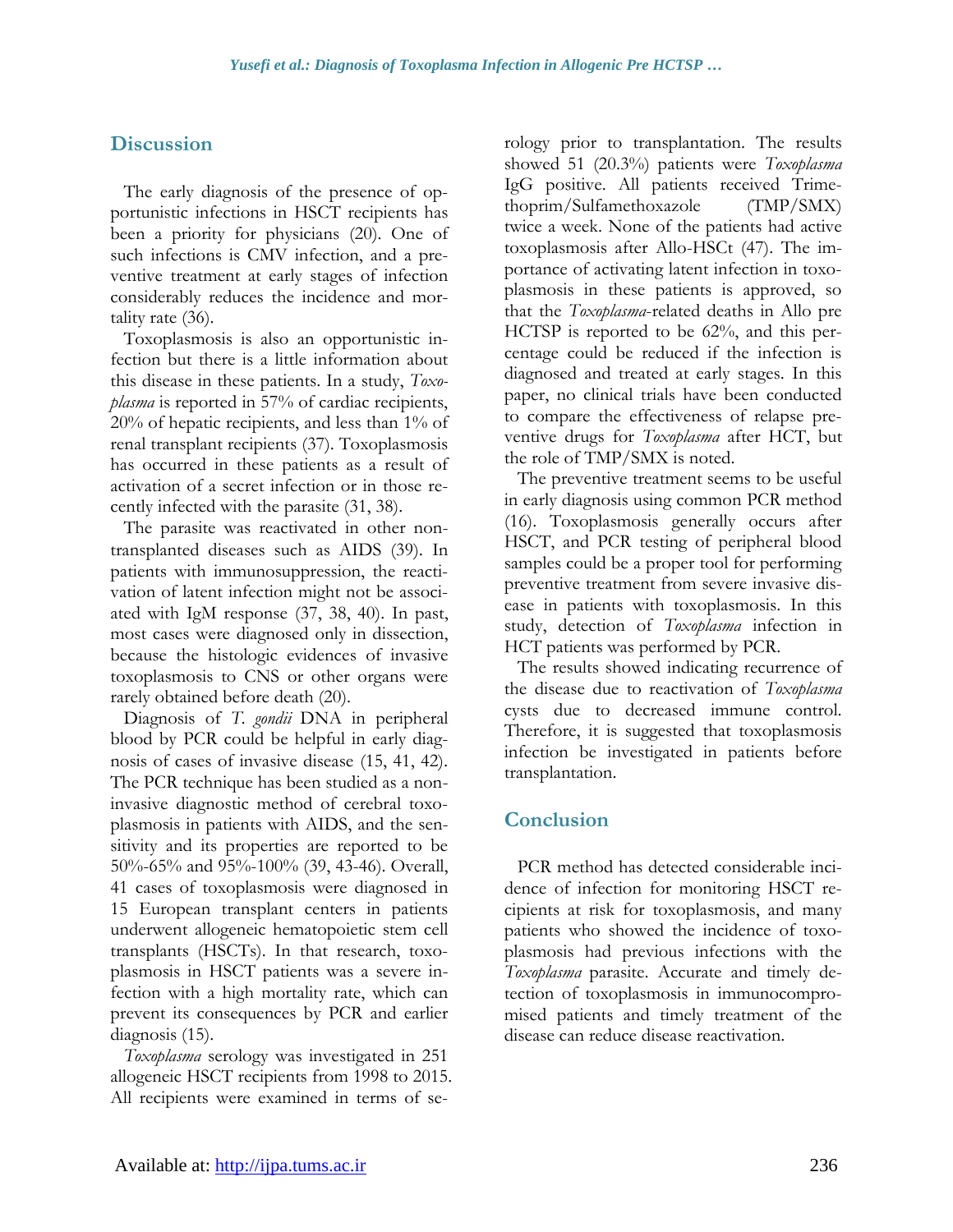### **Acknowledgements**

Hereby the authors appreciate the Deputy of Research and Technology of Shahid Beheshti University of Medical Sciences. Also all the patients who participated in the study are sincerely appreciated. This study was funded by a grant from shahid Beheshti University of Medical Sciences (Grant number: 11649).

### **Conflict of interest**

The authors declare that there is no conflict of interest.

### **References**

- 1. Arab-Mazar Z, Fallahi S, Koochaki A, et al. Immunodiagnosis and molecular validation of *Toxoplasma gondii*-recombinant dense granular (gra) 7 protein for the detection of toxoplasmosis in patients with cancer. Microbiol Res. 2016;183:53-59.
- 2. Burg JL, Grover CM, Pouletty P, Boothroyd J. Direct and sensitive detection of a pathogenic protozoan, *Toxoplasma gondii*, by polymerase chain reaction. J Clin Microbiol. 1989;27:1787- 1792.
- 3. Dubey J. Toxoplasmosis–a waterborne zoonosis. Vet Parasitol. 2004;126:57-72.
- 4. Javadi Mamaghani A, Seyyed Tabaei SJ, Ranjbar MM, et al. Designing diagnostic kit for *Toxoplasma gondii* based on gra7, sag1, and rop1 antigens: An in silico strategy. Int J Pept Res Ther. 2020;26:2269-2283.
- 5. Selseleh M, Keshavarz H, Mohebali M, et al. Production and evaluation of *Toxoplasma gondii* recombinant surface antigen 1 (sag1) for serodiagnosis of acute and chronic *Toxoplasma*  infection in human sera. Iran J Parasitol. 2012;7:1-9.
- 6. Mamaghani AJ, Fathollahi A, Arab-Mazar Z, et al. *Toxoplasma gondii* vaccine candidates: A concise review. Ir J Med Sci. 2022:1-31.
- 7. Mamaghani AJ, Fathollahi A, Spotin A, et al. Candidate antigenic epitopes for vaccination and diagnosis strategies of *Toxoplasma gondii*

.

infection: A review. Microb Pathog. 2019; 137:103788.

- 8. Khanmohammadi M, Mamagani AJ, Rezamand A, et al. Case report of a *Strongyloides stercoralis* infection in a child with acute lymphocytic leukemia in tabriz, iran. Medical Journal of Tabriz University of Medical Sciences. 2013;35:88-91.
- 9. Sepahvand F, Mamaghani AJ, Ezzatpor B, et al. Gastrointestinal parasites in immunocompromised patients; a comparative cross-sectional study. Acta Trop. 2022; 231:106464.
- 10. Switaj K, Master A, Skrzypczak M, Zaborowski P. Recent trends in molecular diagnostics for *Toxoplasma gondii* infections. Clin Microbiol Infect. 2005;11:170-176.
- 11. Mamaghani AJ, Tabaei SJS, Ranjbar MM, et al. Designing Diagnostic Kit for *Toxoplasma gondii* Based on GRA7, SAG1, and ROP1 Antigens: An In Silico Strategy. Int J Pept Res Ther.1-15.
- 12. Chandrasekar P, Momin F. Disseminated toxoplasmosis in marrow recipients: a report of three cases and a review of the literature. Bone Marrow Transplant Team. Bone Marrow Transplant. 1997; 19(7):685-9.
- 13. Derouin F, Devergie A, Auber P, et al. Toxoplasmosis in bone marrow-transplant recipients: Report of seven cases and review. Clin Infect Dis. 1992;15:267-270.
- 14. De Medeiros B, De Medeiros C, Werner B, et al. Disseminated toxoplasmosis after bone marrow transplantation: Report of 9 cases. Transpl Infect Dis. 2001;3:24-28.
- 15. Martino R, Bretagne S, Rovira M, et al. Toxoplasmosis after hematopoietic stem transplantation. Report of a 5-year survey from the infectious diseases working party of the european group for blood and marrow transplantation. Bone Marrow Transplant. 2000;25:1111-4.
- 16. Gajurel K, Dhakal R, Montoya JG. *Toxoplasma* prophylaxis in haematopoietic cell transplant recipients: A review of the literature and recommendations. Curr Opin Infect Dis. 2015;28:283-292.
- 17. Dunay IR, Gajurel K, Dhakal R, et al. Treatment of toxoplasmosis: Historical perspective, animal models, and current clinical practice. Clin Microbiol Rev. 2018; 31(4):e00057-17.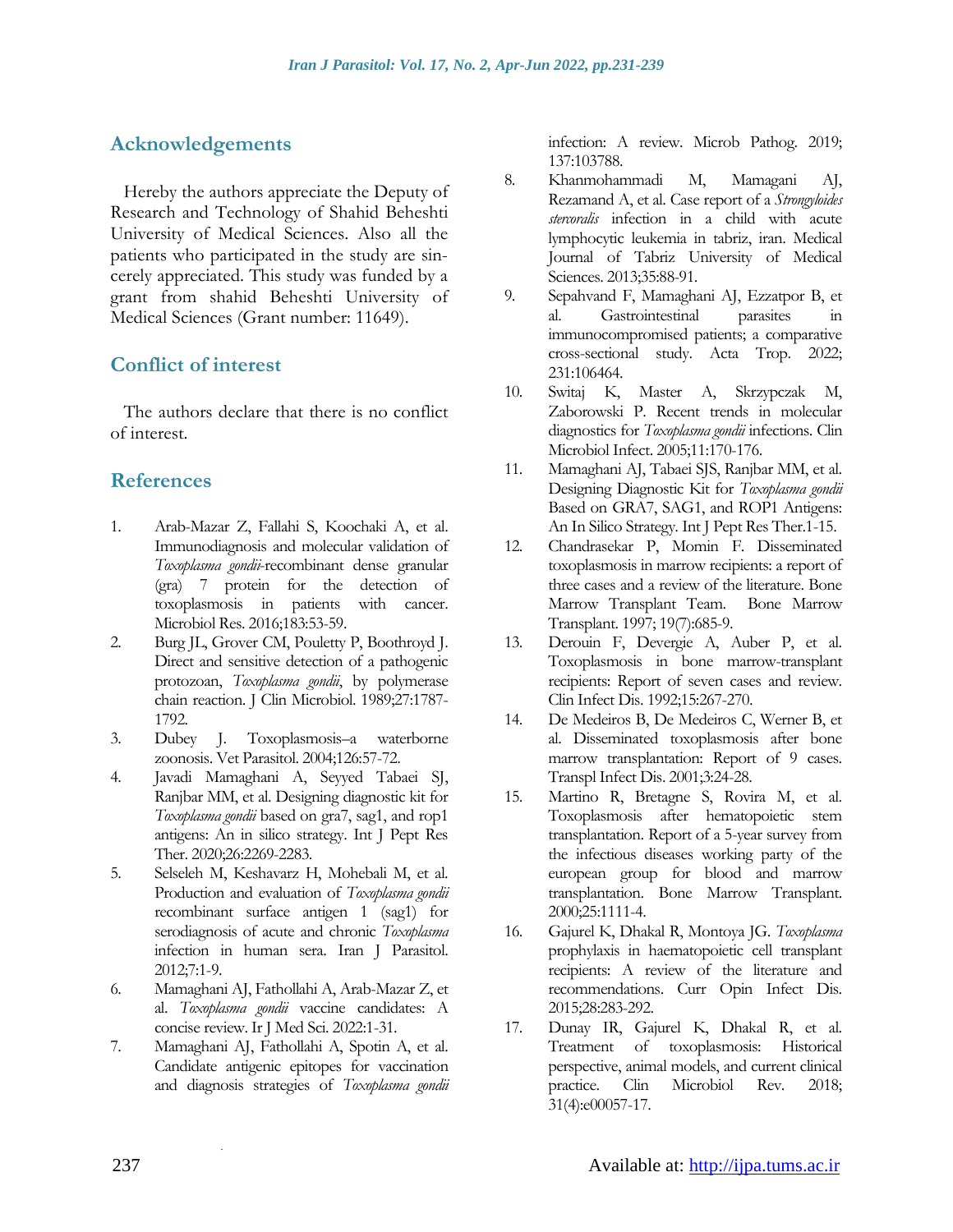- 18. Ali-Heydari S, Keshavarz H, Shojaee S, Mohebali M. Diagnosis of antigenic markers of acute toxoplasmosis by IgG avidity immunoblotting. Parasite. 2013;20:18.
- 19. Wei HX, Wei SS, Lindsay DS, Peng HJ. A systematic review and meta-analysis of the efficacy of anti-*Toxoplasma gondii* medicines in humans. PLoS One. 2015;10:e0138204.
- 20. Martino R, Bretagne S, Einsele H, et al. Early detection of *Toxoplasma* infection by molecular monitoring of *Toxoplasma gondii* in peripheral blood samples after allogeneic stem cell transplantation. Clin Infect Dis. 2005;40:67-78.
- 21. Benichou G, Gonzalez B, Marino J, et al. Role of memory t cells in allograft rejection and tolerance. Front Immunol. 2017;8:170.
- 22. da Silva MB, da Cunha FF, Terra FF, Camara NOS. Old game, new players: Linking classical theories to new trends in transplant immunology. World J Transplant. 2017; 7(1):1- 25.
- 23. De Vries E, Van Tol M, van den Bergh R, et al. Reconstitution of lymphocyte subpopulations after paediatric bone marrow transplantation. Bone Marrow Transplant. 2000;25:267-75.
- 24. Shekar Abi M, Bahar B, Behbin M, et al. The evaluation of serum levels of Ifn-y, il-12 and percentage of cd4+, cd8+ and nk cells in peripheral blood of metastatic, nonmetastatic breast cancer patients and normal individuals. Razi Journal of Medical Sciences. 2008;14:113- 120.
- 25. Worth D. Immune response to developmentally-dependent expression of *Toxoplasma gondii* antigens. 2017
- 26. Rasti S, Hassanzadeh M, Soliemani A, et al. Serological and molecular survey of toxoplasmosis in renal transplant recipients and hemodialysis patients in kashan and qom regions, central iran. Ren Fail. 2016;38:970-973.
- 27. Karimi M, Tabaei SJS, Ranjbar MM, Fathi F, Jalili A. Construction of a synthetic gene encoding the multi-epitope of *Toxoplasma gondii* and demonstration of the relevant recombinant protein production: A vaccine candidate. Galen Med J. 2020;9:e1708.
- 28. Naghi Vishteh M, Javadi Mamaghani A, Rashidi S, et al. Peptide-based monoclonal antibody production against sag1 (p30) protein of *Toxoplasma gondii*. Monoclon Antib Immunodiagn Immunother. 2020;39:51-56.
- 29. Shad Dm, Ourmazdi H, Akhlaghi L, et al. Opportunistic protozoan parasites in heart transplant donor patients. 2005
- 30. Vejdani M. The presence of antitoxoplasmosis antibodies in 50 donors and recipients of renal toxoplasmosis. Behbood the Scientific Quarterly. 2009;13
- 31. Arab-Mazar Z, Fallahi S, Yadegarynia D, et al. Immunodiagnosis and molecular validation of *Toxoplasma gondii* infection among patients with end-stage renal disease undergoing haemodialysis. Parasitology. 2019: 146(13):1683-1689.
- 32. Rostami A, Karanis P, Fallahi S. Advances in serological, imaging techniques and molecular diagnosis of *Toxoplasma gondii* infection. Infection. 2018;46:303-315.
- 33. Arab‐Mazar Z, Javadi Mamaghani A, Fallahi S, et al. Immunodiagnosis and molecular validation of *Toxoplasma gondii*-recombinant dense granular (gra) 5 protein for the detection of toxoplasmosis in hemodialysis patients. Semin Dial. 2021;34:332-337
- 34. Badparva E, Javadi Mamaghani A, Kheirandish F, et al. Development and evaluation of a loopmediated isothermal amplification (lamp) technique for rapid, accurate, and specific detection of blastocystis spp. In aids patients. Infection. 2022; 10.1007/s15010-022-01818-7.
- 35. Jones CD, Okhravi N, Adamson P, et al. Comparison of pcr detection methods for b1, p30, and 18s rdna genes of *T. gondii* in aqueous humor. Invest Ophthalmol Vis Sci. 2000;41:634-644.
- 36. Reusser P, Einsele H, Lee J, et al. Randomized multicenter trial of foscarnet versus ganciclovir for preemptive therapy of cytomegalovirus infection after allogeneic stem cell transplantation: Presented in part at the 39th interscience conference on antimicrobial agents and chemotherapy, san francisco, ca, september 1999 (abstract h144). Blood. 2002;99:1159-1164.
- 37. Ryning Fw, Mcleod R, Maddox Jc, et al. Probable transmission of *Toxoplasma gondii* by organ transplantation. Ann Intern Med. 1979;90:47-49.
- 38. Rogers N, Peh CA, Faull R, et al. Transmission of toxoplasmosis in two renal allograft recipients receiving an organ from the same donor. Transpl Infect Dis. 2008;10:71-74.